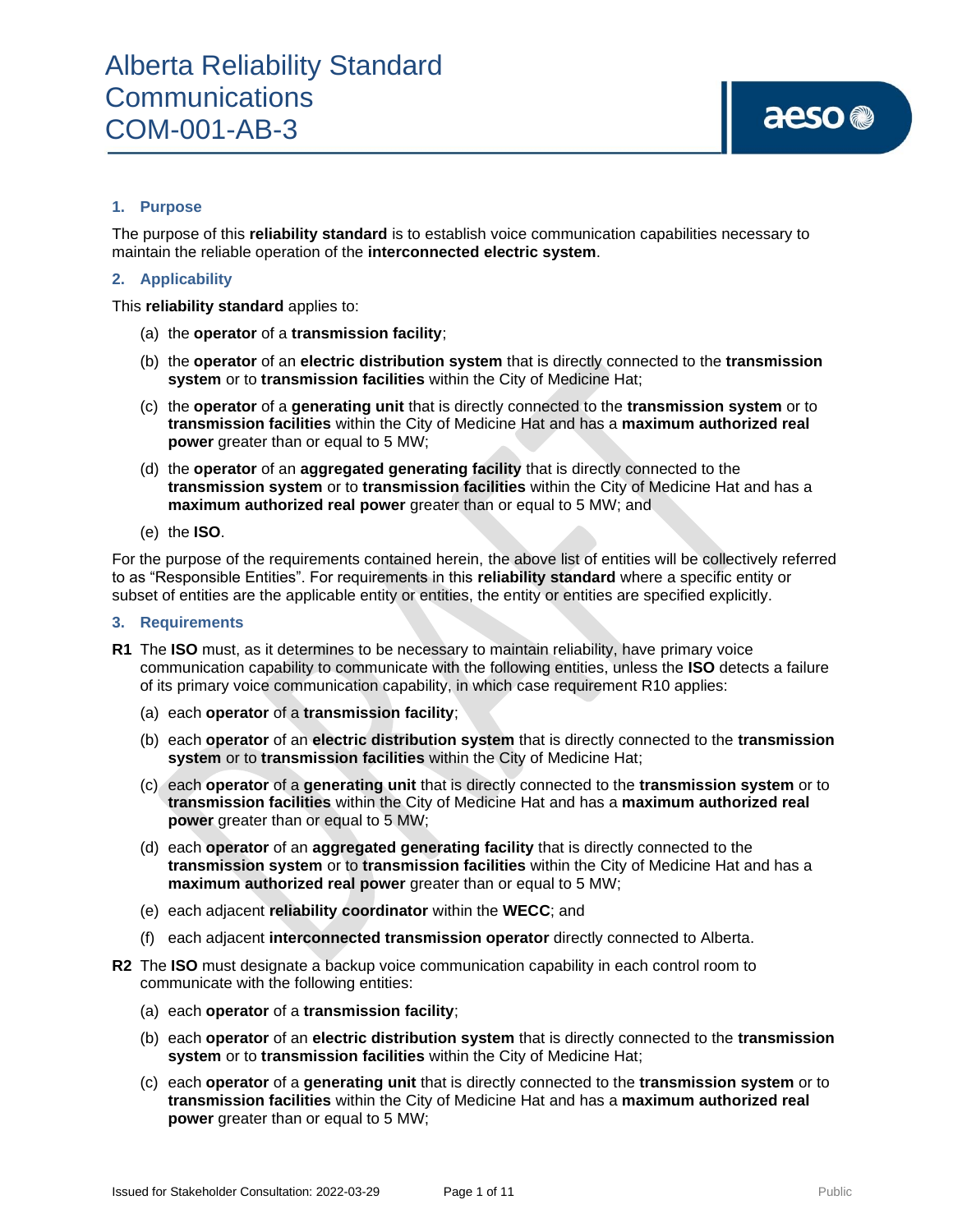## aeso<sup>®</sup>

- (d) each **operator** of an **aggregated generating facility** that is directly connected to the **transmission system** or to **transmission facilities** within the City of Medicine Hat and has a **maximum authorized real power** greater than or equal to 5 MW; and
- (e) each adjacent **reliability coordinator** within the **WECC**;
- (f) each adjacent **interconnected transmission operator** directly connected to Alberta.
- **R3** Each **operator** of a **transmission facility** must have primary voice communication capability to communicate with the following entities, unless the **operator** of a **transmission facility** detects a failure of its primary voice communication capability in which case requirement R10 shall apply:
	- (a) the **ISO;**
	- (b) each adjacent **operator** of a **transmission facility** that is directly connected to its **transmission facility**;
	- (c) each **operator** of an **electric distribution system** that is directly connected to its **transmission facility**;
	- (d) each **operator** of a **generating unit** that is directly connected to its **transmission facility** and has a **maximum authorized real power** greater than or equal to 5 MW;
	- (e) each operator of an **aggregated generating facility** that is directly connected to its **transmission facility** and has a **maximum authorized real power** greater than or equal to 5 MW; and
	- (f) each adjacent **interconnected transmission operator** that is directly connected to its **transmission facility**.
- **R3.A1** <sup>1</sup> Each **operator** of a **transmission facility** must use a primary voice communication capability that is:
	- (a) a direct access telephone on the public telephone network;
	- (b) not degraded by any other communication functionality or any other data transfer activities if there is any shared equipment; and
	- (c) located in each control room.
- **R4** Each **operator** of a **transmission facility** must designate a backup voice communication capability with the following entities:
	- (a) the **ISO**;
	- (b) each adjacent **operator** of a **transmission facility** that is directly connected to its **transmission facility**;
	- (c) each **operator** of an **electric distribution system** that is directly connected to its **transmission facility**;
	- (d) each **operator** of a **generating unit** that is directly connected to its **transmission facility** and has a **maximum authorized real power** greater than or equal to 5 MW;
	- (e) each **operator** of an **aggregated generating facility** that is directly connected to its **transmission facility** and has a **maximum authorized real power** greater than or equal to 5 MW; and

<sup>1</sup> Any requirement that contains an A in the designation, such as R3.A1, is an additional **ISO** requirement that was established by the **ISO** for use in its **balancing authority area** and was not derived from a NERC COM-001-3 requirement.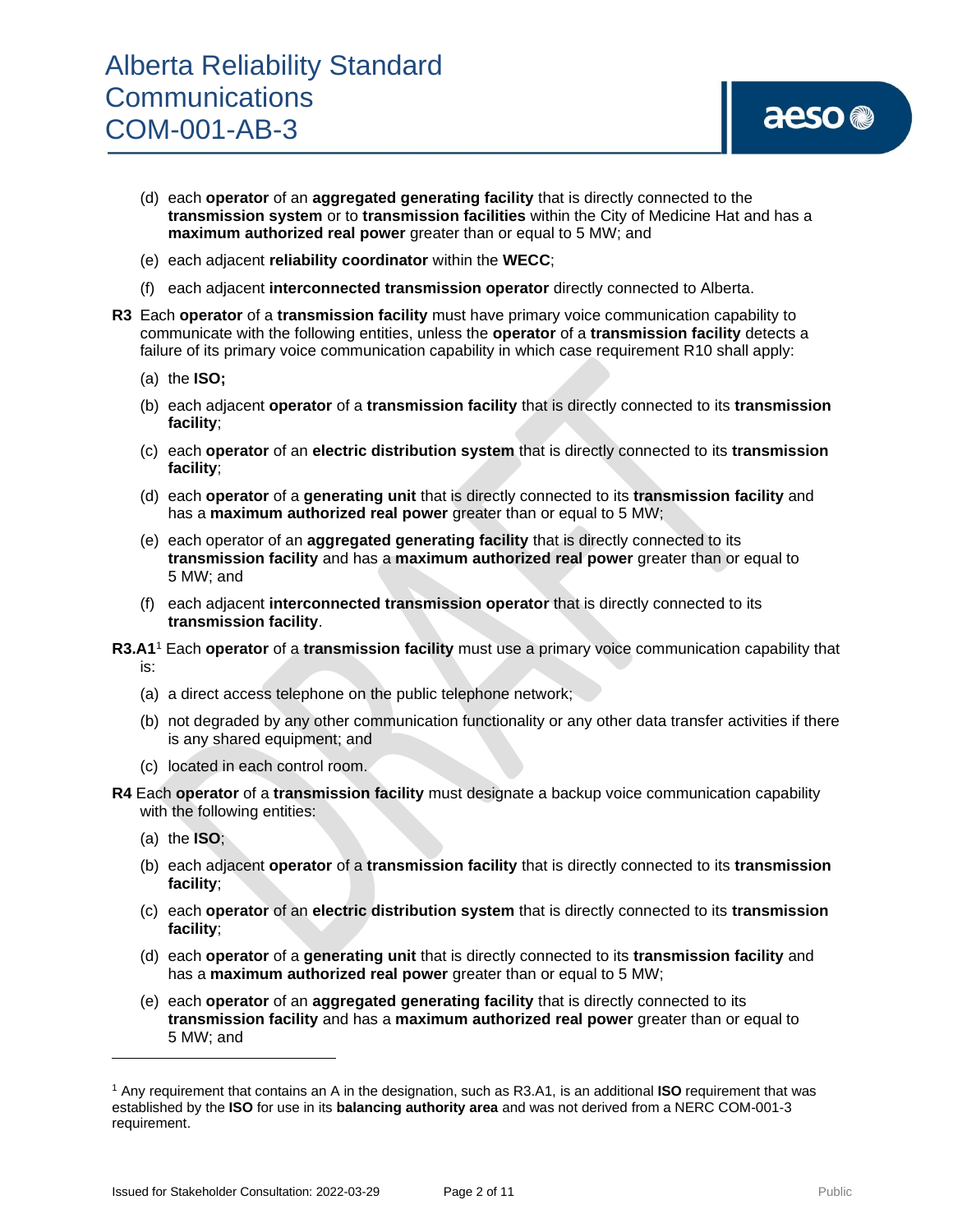

(f) each adjacent **interconnected transmission operator** that is directly connected to its **transmission facility**.

**R4.A1** Each **operator** of a **transmission facility** must have the type of backup voice communication capability, in each control room**,** as identified in:

- (a) Appendix 1 for communicating with the **ISO**; and
- (b) Appendix 2 for communicating with each entity specified in requirement R4.
- **R5** Intentionally left blank.
- **R6** Intentionally left blank.
- **R7** Each **operator** of an **electric distribution system** must have primary voice communication capability to communicate with the following entities, unless the **operator** of an **electric distribution system** detects a failure of its primary voice communication capability in which case requirement R11 shall apply:
	- (a) the **ISO**; and
	- (b) the **operator** of a **transmission facility** that is directly connected to its **electric distribution system**.

**R7.A1** Each **operator** of an **electric distribution system** must use a primary voice communication capability that is:

- (a) a direct access telephone on the public telephone network;
- (b) not degraded by any other communication functionality or any other data transfer activities if there is any shared equipment; and
- (c) located in each control room.

**R7.A2** Each **operator** of an **electric distribution system** must have the type of backup voice communication capability, in each control room, as identified in:

- (a) Appendix 1 for communicating with the **ISO**; and
- (b) Appendix 3 for communicating with each entity specified in requirement R7.
- **R8** Each **operator** of a **generating unit** and **operator** of an **aggregated generating facility** must have primary voice communication capability to communicate with the following entities, unless the **operator** of a **generating unit** or **operator** of an **aggregated generating facility** detects a failure of its primary voice communication capability in which case requirement R11 applies:
	- (a) the **ISO**; and
	- (b) the **operator** of a **transmission facility** that is directly connected to its **generating unit** or **aggregated generating facility**.

**R8.A1** Each **operator** of a **generating unit** and **operator** of an **aggregated generating facility** must use a primary voice communication capability that is:

- (a) a direct access telephone on the public telephone network;
- (b) not degraded by any other communication functionality or any other data transfer activities if there is any shared equipment; and
- (c) located in each control room.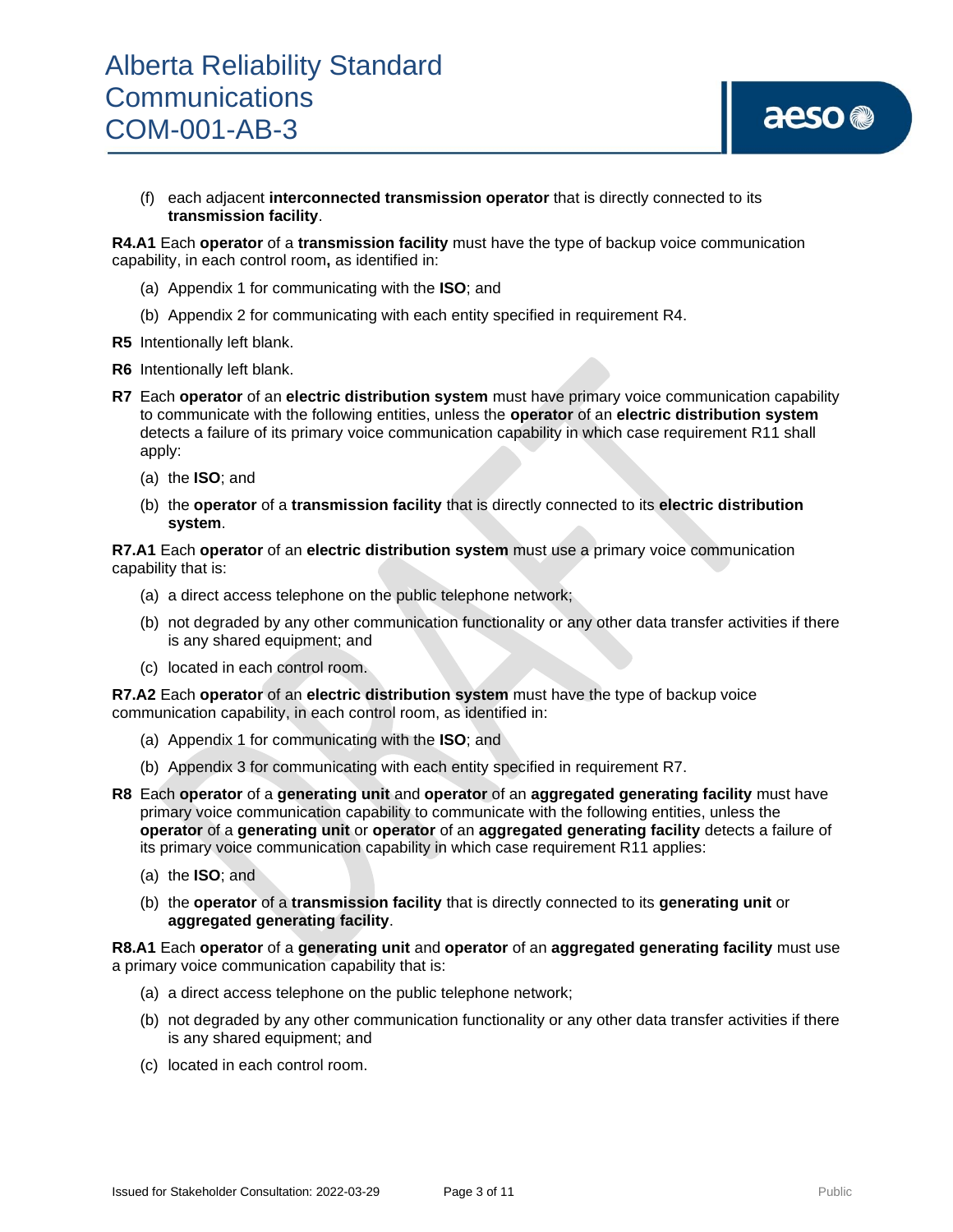- **R8.A2** Each **operator** of a **generating unit** and **operator** of an **aggregated generating facility** must have the type of backup voice communication capability, in each control room, as identified in:
	- (a) Appendix 1 for communicating with the **ISO**; and
	- (b) Appendix 3 for communicating with each entity specified in requirement R8.
- **R9** The Responsible Entities must test each backup voice communication capability, as specified in Appendix 1, Appendix 2, and Appendix 3, at least once each **month**. If the test is unsuccessful, the Responsible Entity must initiate action to repair or designate a temporary replacement backup voice communication capability within 2 hours of the unsuccessful test*.*
- **R10** The **ISO** and each **operator** of a **transmission facility** must notify entities as identified in requirements R1 and R3, respectively within 60 minutes of the detection of a failure of its primary voice communication capability that lasts 30 minutes or longer.
- **R11** Each **operator** of an **electric distribution system**, **operator** of a **generating unit**, and **operator** of an **aggregated generating facility** that detects a failure of its primary voice communication capability must consult with each entity affected by the failure, as identified in requirement R7 for an **operator** of an **electric distribution system** or requirement R8 for an **operator** of a **generating unit** or **operator** of an **aggregated generating facility**, to determine a mutually agreeable action for the restoration of its primary voice communication capability.
- **R12** The **ISO** and each **operator** of a **transmission facility**, **operator** of a **generating unit**, and **operator** of an **aggregated generating facility** must have internal primary voice communication capabilities for the exchange of information necessary for the reliable operation of the **interconnected electric system**. This includes internal primary voice communication capabilities between its control rooms, and between its control rooms and field personnel*.*
- **R13** Each **operator** of an **electric distribution system** must have internal primary voice communication capabilities for the exchange of information necessary for the reliable operation of the **interconnected electric system**. This includes internal primary communication capabilities between its control rooms, and between its control rooms and field personnel.
- **R14.A1** Each Responsible Entity must, where its backup voice communication capability is a satellite telephone service, use a satellite network system, as approved by the **ISO**.
- **R15.A1** Each Responsible Entity must, where its backup voice communication capability is a satellite telephone service or utility orderwire service, $<sup>2</sup>$  have backup voice communication equipment that</sup> remains operational for a minimum of 8 hours in the event of an extended power outage to its facilities.

#### **4. Measures**

The following measures correspond to the requirements identified in section 3 of this **reliability standard**. For example, MR1 is the measure for requirement R1.

**MR1** Evidence of having primary voice communication capability as required in requirement R1 exists. Evidence may include physical assets, dated evidence, such as, equipment specifications and installation documentation, test records, **operator** logs, voice recordings, transcripts of voice recordings, or electronic communications or other equivalent evidence.

<sup>&</sup>lt;sup>2</sup> "utility orderwire service" means a private voice communications system that is operated and controlled by one or more **market participant** and the **ISO**. The utility orderwire service: leverages utility telecommunication network infrastructure owned by a **market participant** and the **ISO**; and may also leverage passive telecommunication infrastructure owned by a third-party.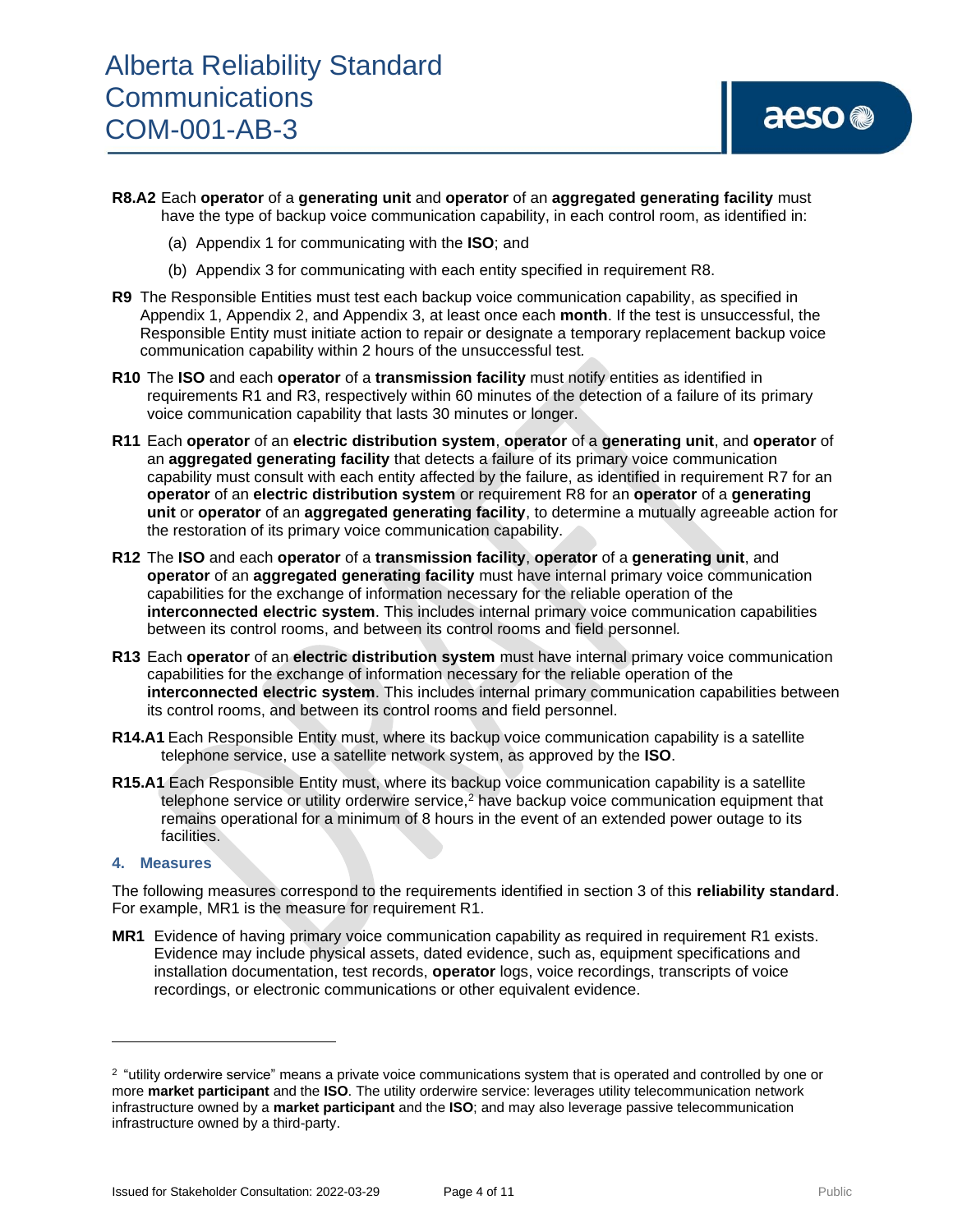- **MR2** Evidence of designating a backup voice communication capability as required in requirement R2 exists. Evidence may include physical assets, or dated evidence, such as, equipment specifications and installation documentation, test records, **operator** logs, voice recordings, transcripts of voice recordings, or electronic communications or other equivalent evidence.
- **MR3** Evidence of having primary voice communication capability as required in requirement R3 exists. Evidence may include physical assets, dated evidence, such as, equipment specifications and installation documentation, test records, **operator** logs, voice recordings, transcripts of voice recordings, or electronic communications or other equivalent evidence.
- **MR3.A1** Evidence of using a primary voice communication capability as required in requirement R3.A1 exists. Evidence may include physical assets, dated evidence, such as, equipment specifications and installation documentation, test records, **operator** logs, voice recordings, transcripts of voice recordings, or electronic communications or other equivalent evidence.
- **MR4** Evidence of designating a backup voice communication capability as required in requirement R4 exists. Evidence may include physical assets, or dated evidence, such as, equipment specifications and installation documentation, test records, **operator** logs, voice recordings, transcripts of voice recordings, or electronic communications or other equivalent evidence.
- **MR4.A1** Evidence of having a backup voice communication capability as required in requirement R4.A1 exists. Evidence may include physical assets, dated evidence, such as, equipment specifications and installation documentation, test records, **operator** logs, voice recordings, transcripts of voice recordings, or electronic communications or other equivalent evidence.
- **MR5** Intentionally left blank.
- **MR6** Intentionally left blank.
- **MR7** Evidence of having primary voice communication capability as required in requirement R7 exists. Evidence may include physical assets, dated evidence, such as, equipment specifications and installation documentation, test records, **operator** logs, voice recordings, transcripts of voice recordings, or electronic communications or other equivalent evidence.
- **MR7.A1** Evidence of using a primary voice communication capability as required in requirement R7.A1 exists. Evidence may include physical assets, dated evidence, such as, equipment specifications and installation documentation, test records, **operator** logs, voice recordings, transcripts of voice recordings, or electronic communications or other equivalent evidence.
- **MR7.A2** Evidence of having a backup voice communication capability as required in requirement R7.A2 exists. Evidence may include physical assets, dated evidence, such as, equipment specifications and installation documentation, test records, **operator** logs, voice recordings, transcripts of voice recordings, or electronic communications or other equivalent evidence.
- **MR8** Evidence of having primary voice communication capability as required in requirement R8 exists. Evidence may include physical assets, dated evidence, such as, equipment specifications and installation documentation, test records, **operator** logs, voice recordings, transcripts of voice recordings, or electronic communications or other equivalent evidence.
- **MR8.A1** Evidence of using a primary voice communication capability as required in requirement R8.A1 exists. Evidence may include physical assets, dated evidence, such as, equipment specifications and installation documentation, test records, **operator** logs, voice recordings, transcripts of voice recordings, or electronic communications or other equivalent evidence.
- **MR8.A2** Evidence of having a backup voice communication capability as required in requirement R8.A2 exists. Evidence may include physical assets, dated evidence, such as, equipment specifications and installation documentation, test records, **operator** logs, voice recordings, transcripts of voice recordings, or electronic communications or other equivalent evidence.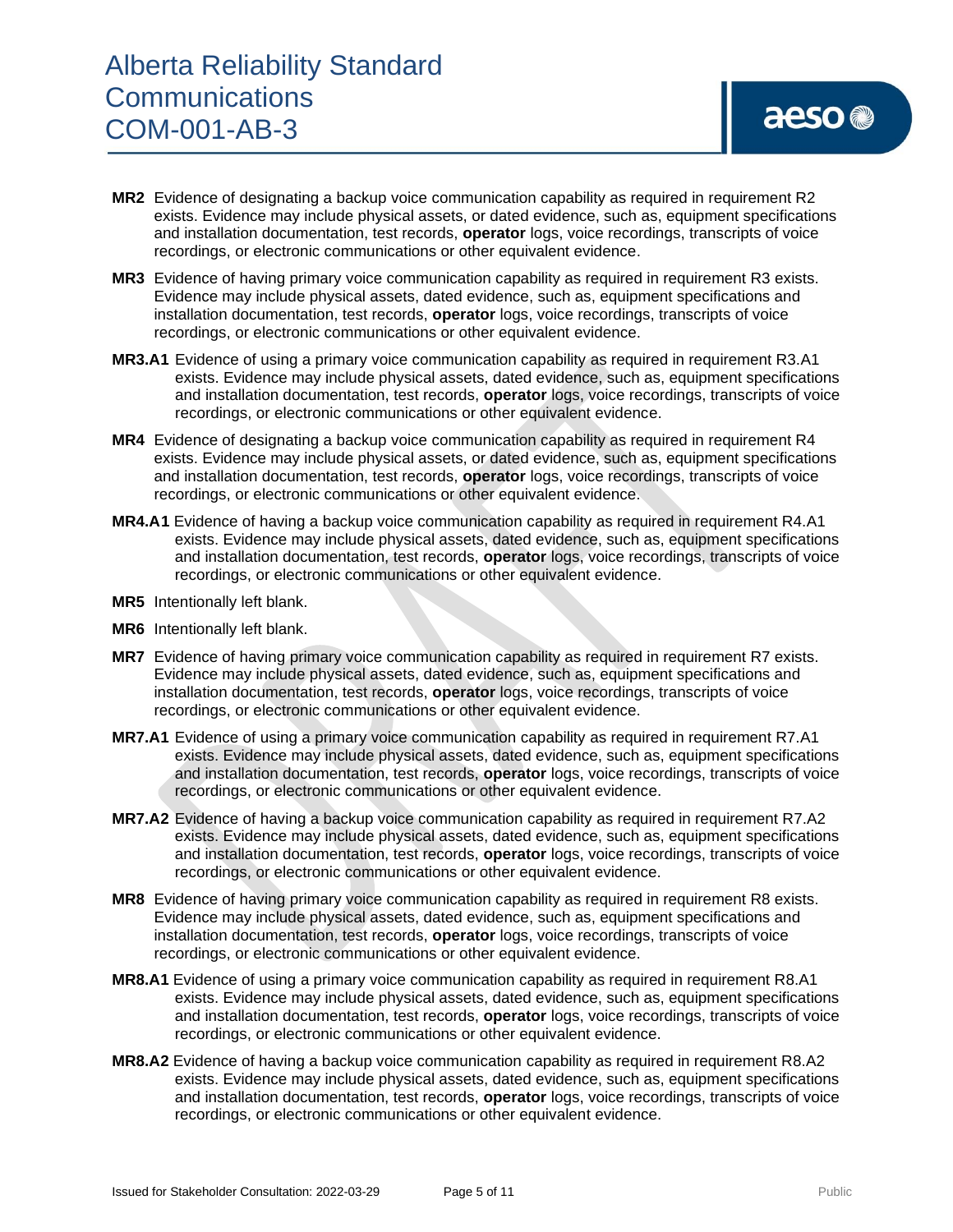**MR9** Evidence of testing backup voice communication capability as required in requirement R9 exists. Evidence may include dated and time-stamped test records, **operator** logs, voice recordings, transcripts of voice recordings, or electronic communications or other equivalent evidence.

Evidence of initiating action to repair or designating a replacement of backup voice communication capability, which does not utilize the same infrastructure as voice communication used for day-today operation, as required in requirement R9 exists. Evidence may include dated and time-stamped test records, **operator** logs, voice recordings, transcripts of voice recordings, or electronic communications or other equivalent evidence.

- **MR10** Evidence of notifying entities, within the minimum timeframe, after a detection of a failure of its primary voice communication capability as required in requirement R10 exists. Evidence may include dated and time-stamped test records, **operator** logs, voice recordings, transcripts of voice recordings, or electronic communications or other equivalent evidence.
- **MR11** Evidence of consulting with each entity affected by the failure of its primary voice communication capability as required in requirement R11 exists. Evidence may include dated **operator** logs, voice recordings, transcripts of voice recordings, or electronic communications or other equivalent evidence.
- **MR12** Evidence of having internal primary voice communication capability as required in requirement R12 exists. Evidence may include physical assets, or dated evidence, such as, equipment specifications and installation documentation, operating procedures, test records, **operator** logs, voice recordings, transcripts of voice recordings, or electronic communications or other equivalent evidence.
- **MR13** Evidence of having internal primary voice communication capability as required in requirement R13 exists. Evidence may include physical assets, or dated evidence, such as, equipment specifications and installation documentation, operating procedures, test records, **operator** logs, voice recordings, transcripts of voice recordings, or electronic communications or other equivalent evidence.
- **MR14.A1** Evidence of using a satellite network system as a backup voice communication capability as required in requirement R14.A1 exists. Evidence may include physical assets, dated evidence, such as, equipment specifications and installation documentation, test records, **operator** logs, voice recordings, transcripts of voice recordings, or electronic communications or other equivalent evidence.
- **MR15.A1** Evidence of ensuring a backup voice communication capability complies with the minimum operation in the event of an extended power outage as required in requirement R15.A1 exists. Evidence may include dated and time-stamped records of operations, such as, **operator** logs, voice recordings, transcripts of voice recordings, or electronic communications or other equivalent evidence.

#### **Appendices**

- Appendix 1 *Responsible Entity Requirements for Each Backup Voice Communication Capability with the ISO*
- Appendix 2 *Operator of a Transmission Facility Requirements for Each Backup Voice Communication Capability with Adjacent Entities and Entities that are Directly Connected to its Transmission Facility*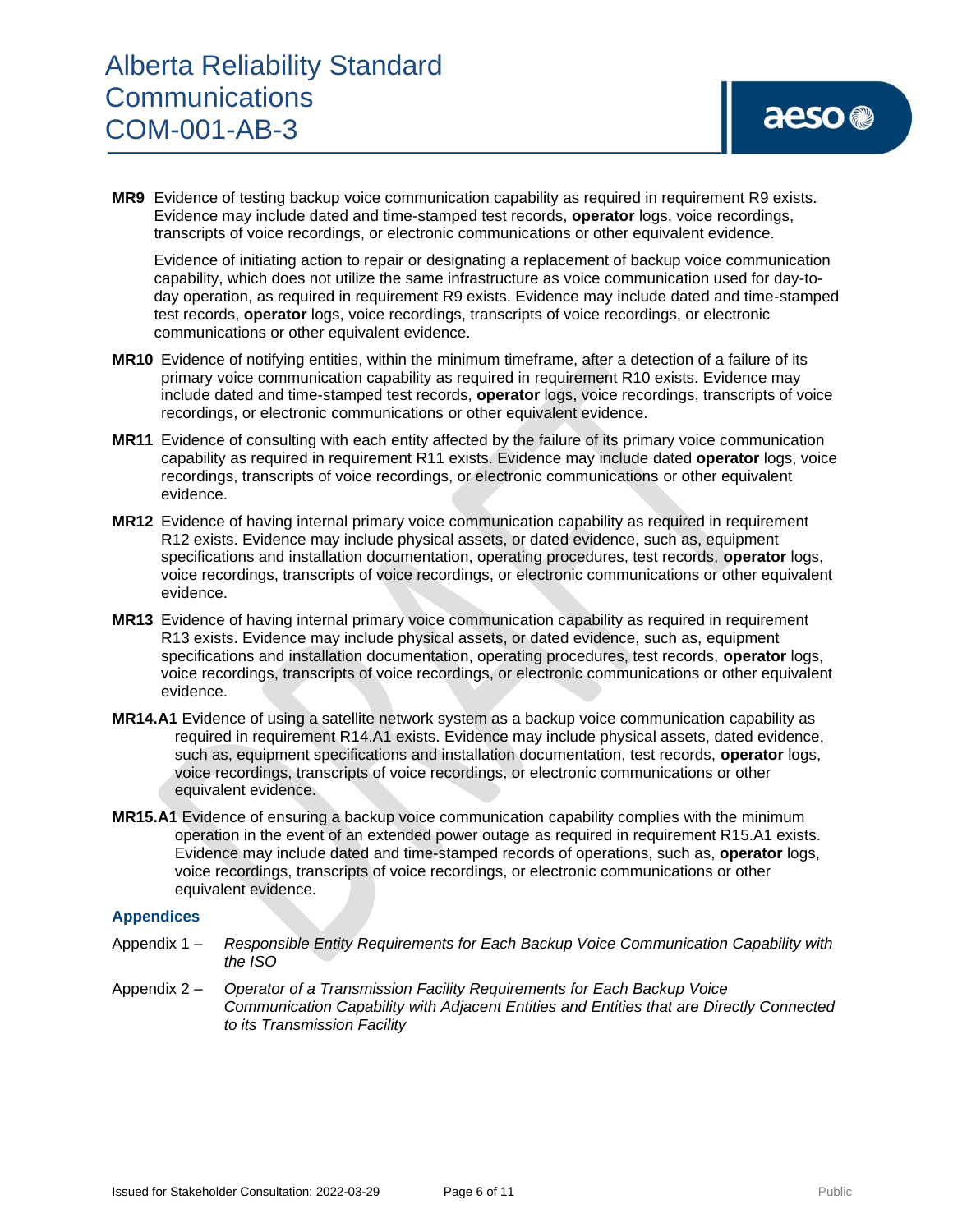Appendix 3 – *Operator of an Electric Distribution System, Operator of a Generating Unit, and Operator of an Aggregated Generating Facility Requirements for Each Backup Voice Communication Capability with Operators of Transmission Facilities that is Directly Connected to its Electric Distribution System, Generating Unit, or Aggregated Generating Facility*

#### **Revision History**

| Date       | <b>Description</b> |  |
|------------|--------------------|--|
| XXXX-XX-XX | Initial release.   |  |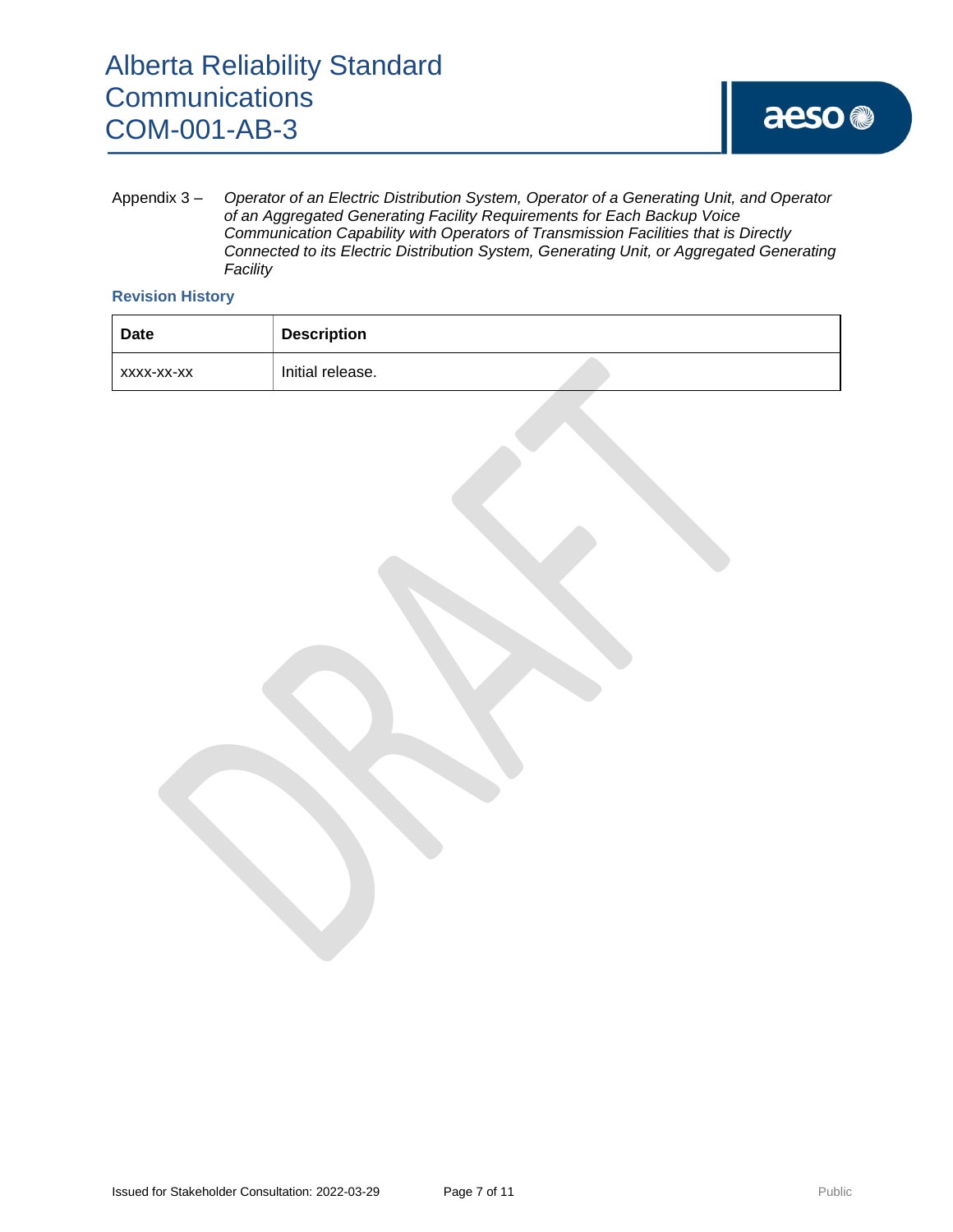**Appendix 1 Responsible Entity Requirements for Each Backup Voice Communication Capability with the ISO**

| <b>Responsible Entity</b><br>Category                                                                                                                                                                                                                                                             | <b>Responsible Entity subcategory</b>                                                                                                                                                                                                                                      | <b>Responsible Entity Backup Voice</b><br><b>Communication Capability Options</b><br>for Communicating with the ISO |
|---------------------------------------------------------------------------------------------------------------------------------------------------------------------------------------------------------------------------------------------------------------------------------------------------|----------------------------------------------------------------------------------------------------------------------------------------------------------------------------------------------------------------------------------------------------------------------------|---------------------------------------------------------------------------------------------------------------------|
| Each operator of a<br>transmission                                                                                                                                                                                                                                                                | that operates a transmission facility,<br>unless it only operates a radial circuit.                                                                                                                                                                                        | (1) Utility orderwire service                                                                                       |
| facility                                                                                                                                                                                                                                                                                          | that only operates a radial circuit.                                                                                                                                                                                                                                       | (1) Utility orderwire service;<br>(2) Satellite telephone service; or<br>(3) Direct access telephone service.       |
| Each operator of an<br>electric distribution<br>system                                                                                                                                                                                                                                            |                                                                                                                                                                                                                                                                            | (1) Utility orderwire service;<br>(2) Satellite telephone service; or<br>(3) Direct access telephone service.       |
| Each operator of a<br>generating unit and<br>of<br>operator<br>an<br>aggregated<br>generating<br>facility<br>connected<br>the<br>to<br>transmission<br>system<br>to<br>or<br>transmission<br>facilities within the<br>City of Medicine Hat<br>where the maximum<br>authorized<br>real<br>power is | less than 50 MW based on the total<br>amount of generation operated by the<br>control room, unless the generating unit<br>or aggregated generating facility is a<br>blackstart resource.                                                                                   | (1) Utility orderwire service; or<br>(2) Direct access telephone service.                                           |
|                                                                                                                                                                                                                                                                                                   | equal to or greater than 50 MW and less<br>than 300 MW based on the total amount<br>of generation operated by the control<br>room, unless the generating unit or<br>aggregated generating facility is a<br>blackstart resource.                                            | (1) Utility orderwire service; or<br>(2) Satellite telephone service.                                               |
|                                                                                                                                                                                                                                                                                                   | equal to or greater than 300 MW based<br>on the total amount of generation<br>operated by the control room, where the<br>total synchronous generation is less than<br>300 MW, unless the generating unit or<br>aggregated generating facility is a<br>blackstart resource. | (1) Utility orderwire service; or<br>(2) Satellite telephone service.                                               |
|                                                                                                                                                                                                                                                                                                   | equal to or greater than 300 MW based<br>on the total amount of synchronous<br>generation operated by the control room<br>or a blackstart resource.                                                                                                                        | (1) Utility orderwire service                                                                                       |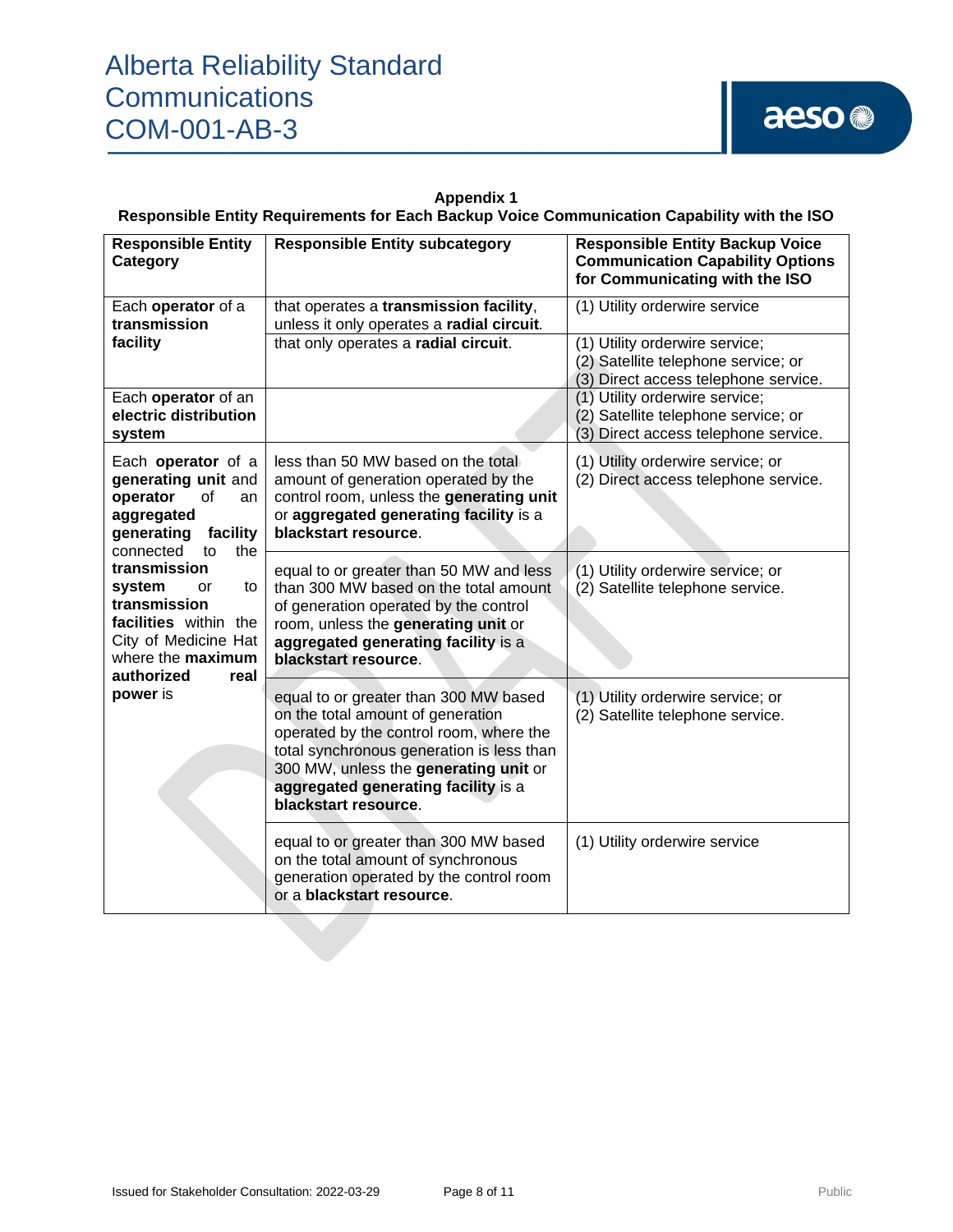#### **Appendix 2**

**Operator of a Transmission Facility Requirements for Each Backup Voice Communication Capability with Adjacent Entities and Entities that are Directly Connected to its Transmission Facility**

| <b>Entity</b>                                                                                                                      | $1$ uvint<br><b>Entity Subcategory</b><br><b>Responsible Entity Backup Voice</b><br><b>Communication System Options</b><br>for Communicating with the ISO                                                                                                                         | <b>Operator of a Transmission Facility</b><br><b>Backup Voice Communication</b><br><b>Capability Options for</b><br><b>Communicating with Each Adjacent</b><br><b>Entity</b>                                                              |
|------------------------------------------------------------------------------------------------------------------------------------|-----------------------------------------------------------------------------------------------------------------------------------------------------------------------------------------------------------------------------------------------------------------------------------|-------------------------------------------------------------------------------------------------------------------------------------------------------------------------------------------------------------------------------------------|
| Each adjacent operator<br>of a transmission<br>facility that is directly<br>connected to its<br>transmission facility              | that operates a transmission facility,<br>unless it only connects through a<br>radial circuit.                                                                                                                                                                                    | (1) Utility orderwire service; or<br>(2) An operator of a transmission<br>facility that only operates a radial<br>circuit may use satellite telephone<br>service or direct access telephone<br>service.                                   |
|                                                                                                                                    | that only operates a radial circuit.                                                                                                                                                                                                                                              | (1) Utility orderwire service;<br>(2) Satellite telephone service; or<br>(3) Direct access telephone service.                                                                                                                             |
| Each operator of an<br>electric distribution<br>system that is directly<br>connected to its<br>transmission facility               |                                                                                                                                                                                                                                                                                   | (1) Utility orderwire service;<br>(2) Satellite telephone service; or<br>(3) An operator of electric distribution<br>system connected only to a substation<br>that is part of a radial circuit may use<br>direct access telephone service |
| Each operator of a<br>generating unit or<br>aggregated<br>generating facility that<br>is directly connected to<br>its transmission | Equal to or greater than 5 MW and<br>less than 50 MW based on the total<br>amount of generation operated by the<br>control room, unless the generating<br>unit or aggregated generating<br>facility is a blackstart resource;                                                     | (1) Utility orderwire service; or<br>(2) Direct access telephone service.                                                                                                                                                                 |
| facility and the<br>maximum authorized<br>real power is:                                                                           | equal to or greater than 50 MW and<br>less than 300 MW based on the total<br>amount of generation operated by the<br>control room, unless the generating<br>unit or aggregated generating<br>facility is a blackstart resource;                                                   | (1) Utility orderwire service; or<br>(2) Satellite telephone service.                                                                                                                                                                     |
|                                                                                                                                    | equal to or greater than 300 MW<br>based on the total amount of<br>generation operated by the control<br>room, where the total synchronous<br>generation is less than 300 MW,<br>unless the generating unit or<br>aggregated generating facility is a<br>blackstart resource; and | (1) Utility orderwire service; or<br>(2) Satellite telephone service.                                                                                                                                                                     |
|                                                                                                                                    | equal to or greater than 300 MW<br>based on the total amount of                                                                                                                                                                                                                   | (1) Utility orderwire service                                                                                                                                                                                                             |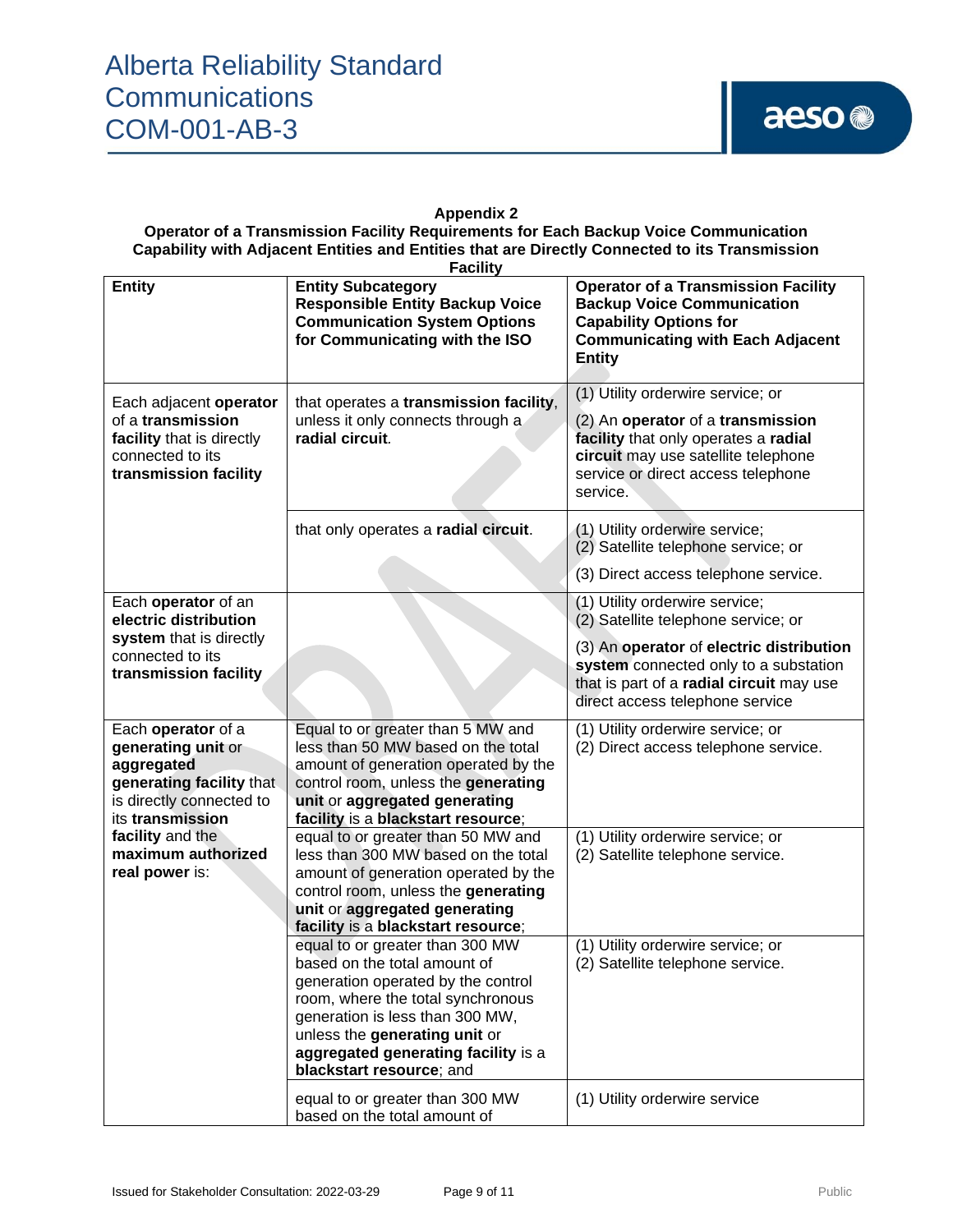### Alberta Reliability Standard **Communications** COM-001-AB-3

# aeso<sup>®</sup>

|                                                                                                                           | synchronous generation operated by<br>the control room or a <b>blackstart</b><br>resource. |                                                                       |
|---------------------------------------------------------------------------------------------------------------------------|--------------------------------------------------------------------------------------------|-----------------------------------------------------------------------|
| Each adjacent<br>interconnected<br>transmission operator<br>that is directly<br>connected to its<br>transmission facility |                                                                                            | (1) Utility orderwire service; or<br>(2) Satellite telephone service. |